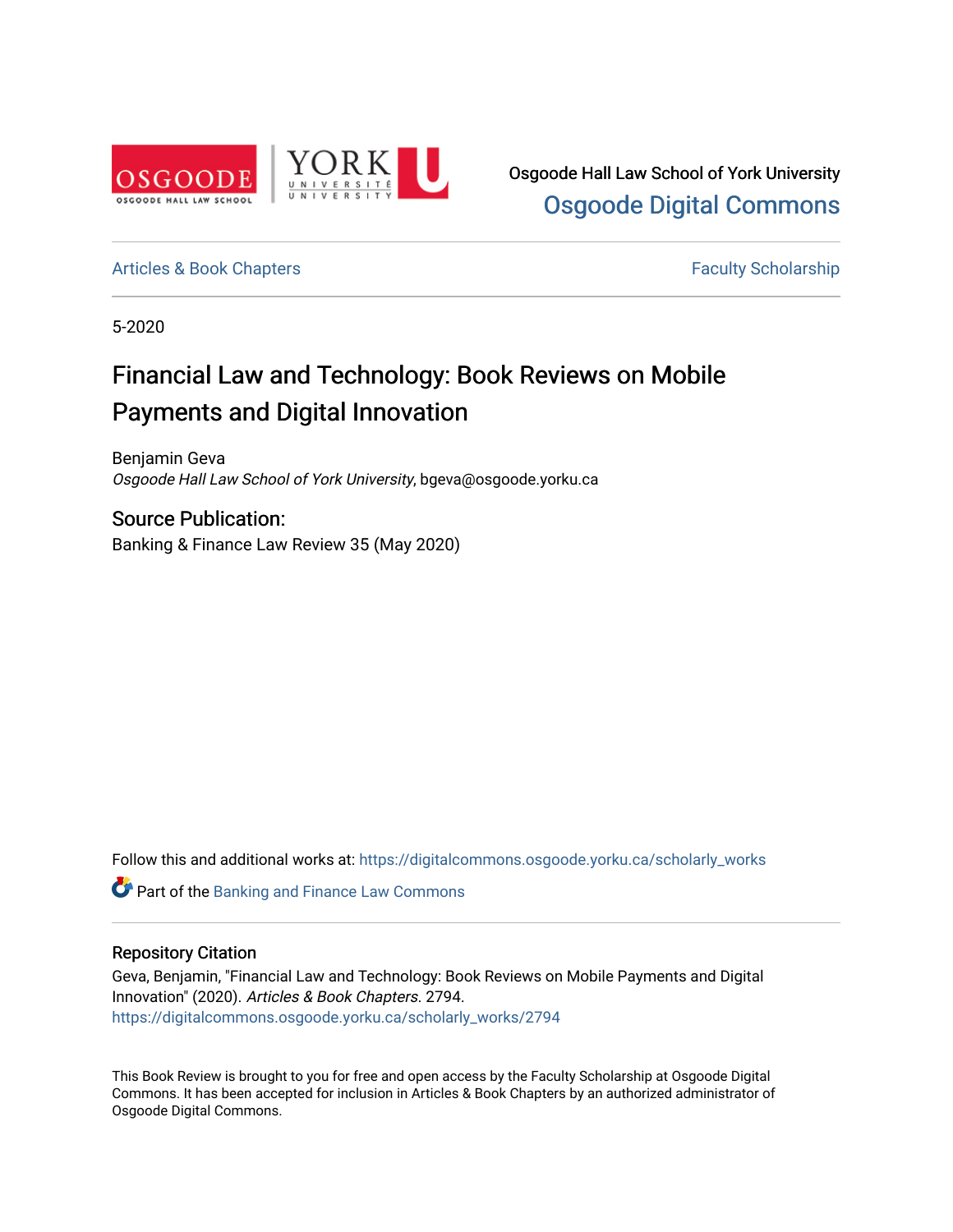## **BOOK REVIEWS**

# **Financial Law and Technology: Book Reviews on Mobile Payments and Digital Innovation**

Law and Regulation of Mobile Payment Systems: Issues Arsing "Post" Financial Inclusion in Kenya

Joy Malala

(London and New York: Routledge, 2018)

272pp.

C\$145

and

Digital Innovation in Financial Services – Legal Challenges and Regulatory Policy Issues

Phoebus L. Athanassiou

(Alphen aan den Rijn, the Netherlands: Kluwer, 2018)

261pp.

C\$168

*Benjamin Geva*\*

#### **1. INTRODUCTION**

Emerging new technologies have brought about innovation in financial and payment services that affect both the poor and the rich. Each reviewed book below addresses the legal challenges in providing such services to these respective parts of the population.

#### **2. JOY MALALA,** *Law and Regulation of Mobile Payment Systems*

This book is traced back to a thesis submitted by the author to Warwick University. According to Chapter 1, against the background of an underbanked population, mobile payment systems have become commonplace in Kenya through the introduction of M-Pesa by Safaricom Ltd. acting as a Mobile Network Operator (MNO). To a large extent, mobile payments achieve the policy objectives of financial access and inclusion. The book is designed to address legal and regulatory issues arising in the course of "the delivery of

Benjamin Geva is Professor of Law, Osgoode Law School, York University, Toronto, Canada; bgeva@osgoode.yorku.ca.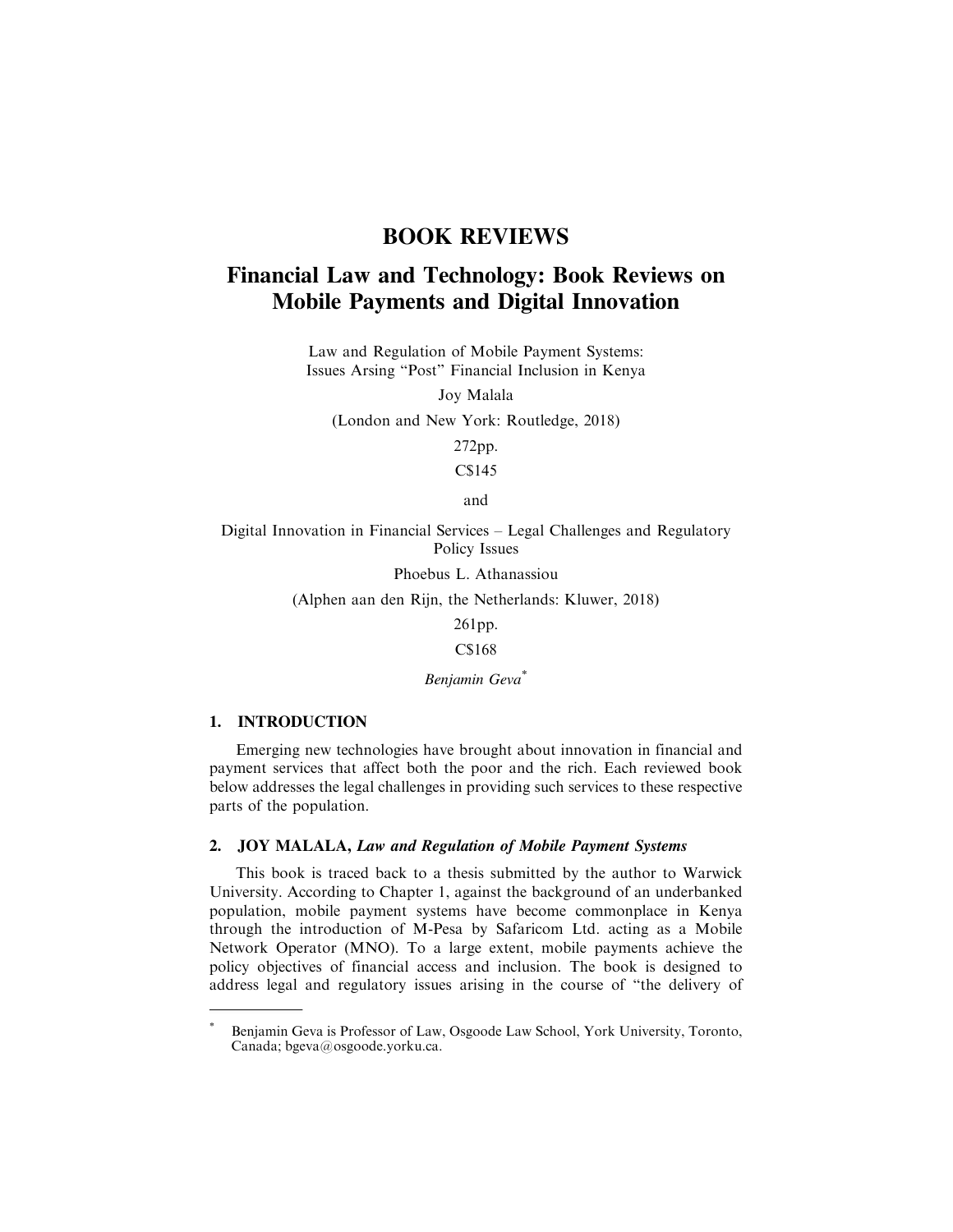financial services at affordable costs to disadvantaged and low-income segments of society," specifically "as they pertain to Kenya, post-financial inclusion."<sup>1</sup>

The fundamental policy question identified by the author is the protection of users from the risk posed by the new technology involved. Secondary questions address the importance to Kenya of a study of mobile payments, risks created by mobile payments to the financial system of Kenya and to consumers, and reforms needed in the current regulatory framework.

The work consists of six chapters. Chapter 1 is the introduction. Chapter 2 offers background information on Kenya's payment systems. The author identifies Chapters 3 to 5 as reflecting the originality and contribution of the work. To that end, Chapter 3 addresses post-inclusion financial stability and integrity through mobile payments. Chapter 4 covers the legal and regulatory challenges in the current regulatory framework. For its part, Chapter 5 identifies themes around the appropriate regulatory framework for mobile payment systems. Following these three key chapters, Chapter 6 presents the conclusion.

Chapter 2 presents the emergence of the mobile payment system in Kenya in the broader context of the overall development of payment systems in Kenya. Basically, a payment transaction in which a mobile device is required to execute it is categorized as a mobile payment. For its part, mobile financial services are financial services accessible through mobile phones. Finally, "electronic payments through mobile devices" is often used in place of mobile payments. Such services are mobile banking (web-based banking services accessible through a mobile phone such as balance enquiries), mobile money transfers, and mobile payments. The distinction between mobile money transfers and mobile payments is however neither clear nor explained. Presumably, transfers are from one mobile device to another while payments are concluded in cash.

Safaricom facilitates mobile payments as value added services under its telecommunication licence. The operation of such services is premised on the replacement of a bankcard by a SIM card storing the user's PIN and account information. Transactions are executed completely within Safaricom's network so that neither a bank account by a subscriber nor a banking licence by the MNO (Safaricom) is required.

In transitioning to the next chapter, the author concludes<sup>2</sup> that:

The success of M-Pesa has become a key driver in lifting people out of poverty, and therefore, it has become an important feature in Kenya's financial system. This potential has been recognised by governments, experts, and donor organisations. Central banks in emerging economies have recognised the potential economic benefit of financial inclusion and have included it in their developmental agendas. *However, after integration and inclusion the challenge is how to harness this success while ensuring that the stability of the financial system is not affected.* [Emphasis added]

Law and Regulation of Mobile Payment Systems at 2. Another definition (to the same effect) appears at 38.

Ibid. at 41.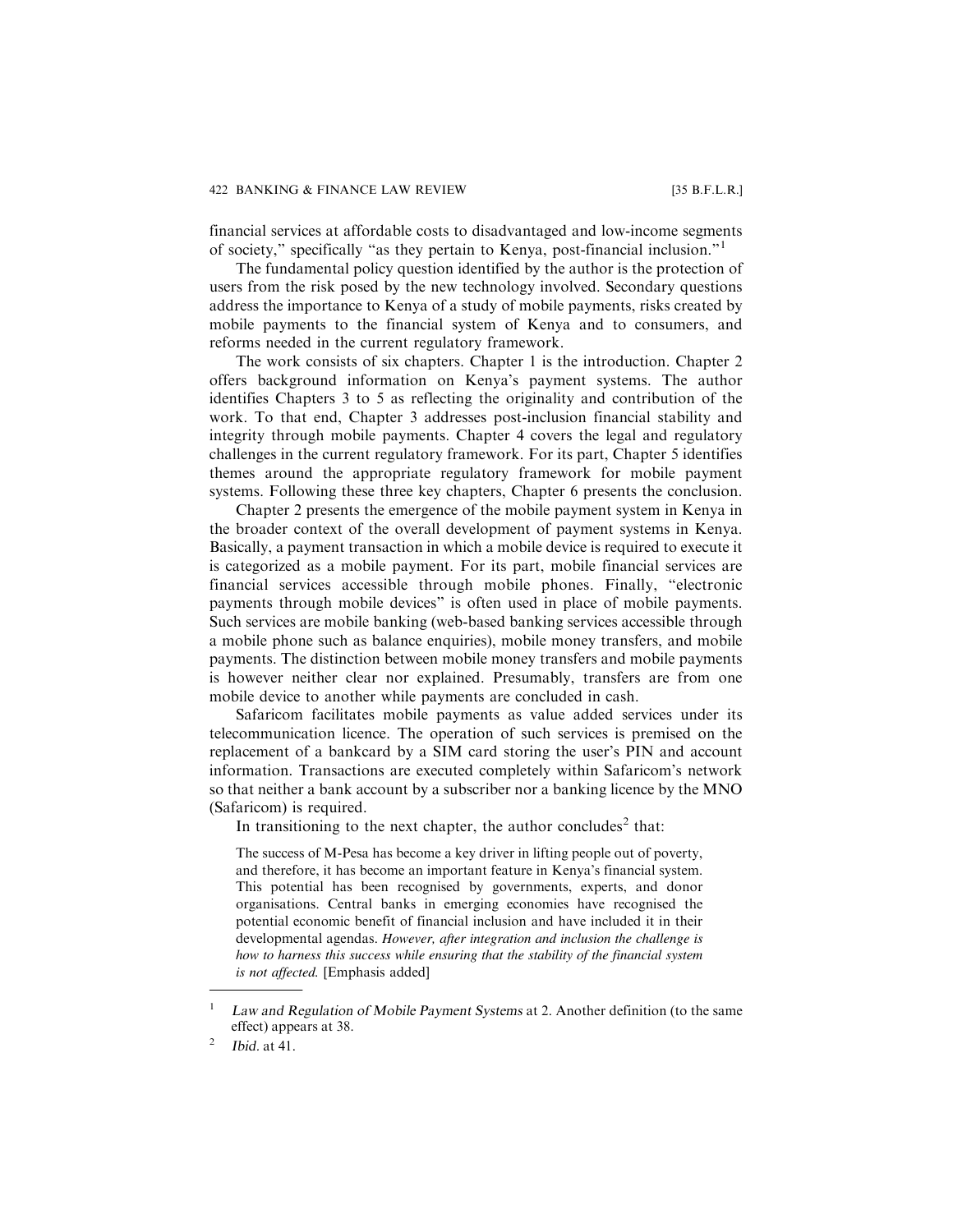Chapter 3 endeavours to address financial stability and integrity after the implementation of financial inclusion through mobile payments. The chapter considers the ramifications of financial inclusion through mobile payments by highlighting the unique risks introduced by mobile payments in the broader context of risks inherent in payment systems in general. Inherent risks are systemic, integrity, liquidity, and operational risks.

The discussion on risks at the mobile network operator level commences by pointing out the separate role of the MNO and bank. The former is a telecommunication company providing wireless network messaging functionality. Individual payment transactions occur entirely within the MNO and do not require service users to have bank accounts. Prior to their collection by the payee, funds remitted by the payer are on "deposit" in a segregated trust account at a bank. For its part, the MNO does not carry out banking services. Those are offered by the bank via the mobile device.

"Banking" is premised on fractional reserves. Hence mobile payment customers bear the risk of bank failure. To diversify risk, MNOs hold trust funds deposits in different banks. The author proposes to require MNOs to ringfence assets to protect them from bankruptcy and shareholder claims.

Particularly noteworthy are risks at the agent level. As set out by the author, $3$ "the agent is the MNO's interface between the cash flow and the customer" whose network "enlarges the MNO's reach to rural areas" In more in detail,

mobile payment agents are nonbank entities such as retailers (either the MNO's own retail centre or a retailer such as a small store) that manage customer registration and liquidity requirements for the mobile money users on behalf of the MNO. They offer services such as disbursements of loans or micro-loans approved by banks or by microfinance institutions. Agents also facilitate bill payments and transfers; take deposits and loan payments; allow inquiries on account balances or recent movement of funds; and open saving accounts; loans and debit cards (all with approvals from the bank). MNO may also contact them for additional outsourcing functions. In all, the agent may offer frontline customer service; facilitate bank transactions through its balance sheet; transform cash in-the-till into money-in-the-bank and vice versa; and need to go to the bank from time to time to rebalance its cash in the till versus its money in collateral or trust bank accounts.

Various models exist through which agent networks operate. Particularly, there may be master agents, a sort of aggregator, who deal directly with the MNO. In terms of its functionality, the agent network for the MNO is tantamount to an outsourced branch network of a bank. The difference is that each agent operates on its own (or in conjunction with a master agent) and not under the effective control of the MNO. Inventory management and security are risks for each agent individually. In the final analysis, the author admits, "[m]obile payments agents ... cannot guarantee the same integrity assurance that bank branches have."<sup>4</sup>

<sup>3</sup> Ibid. at 93.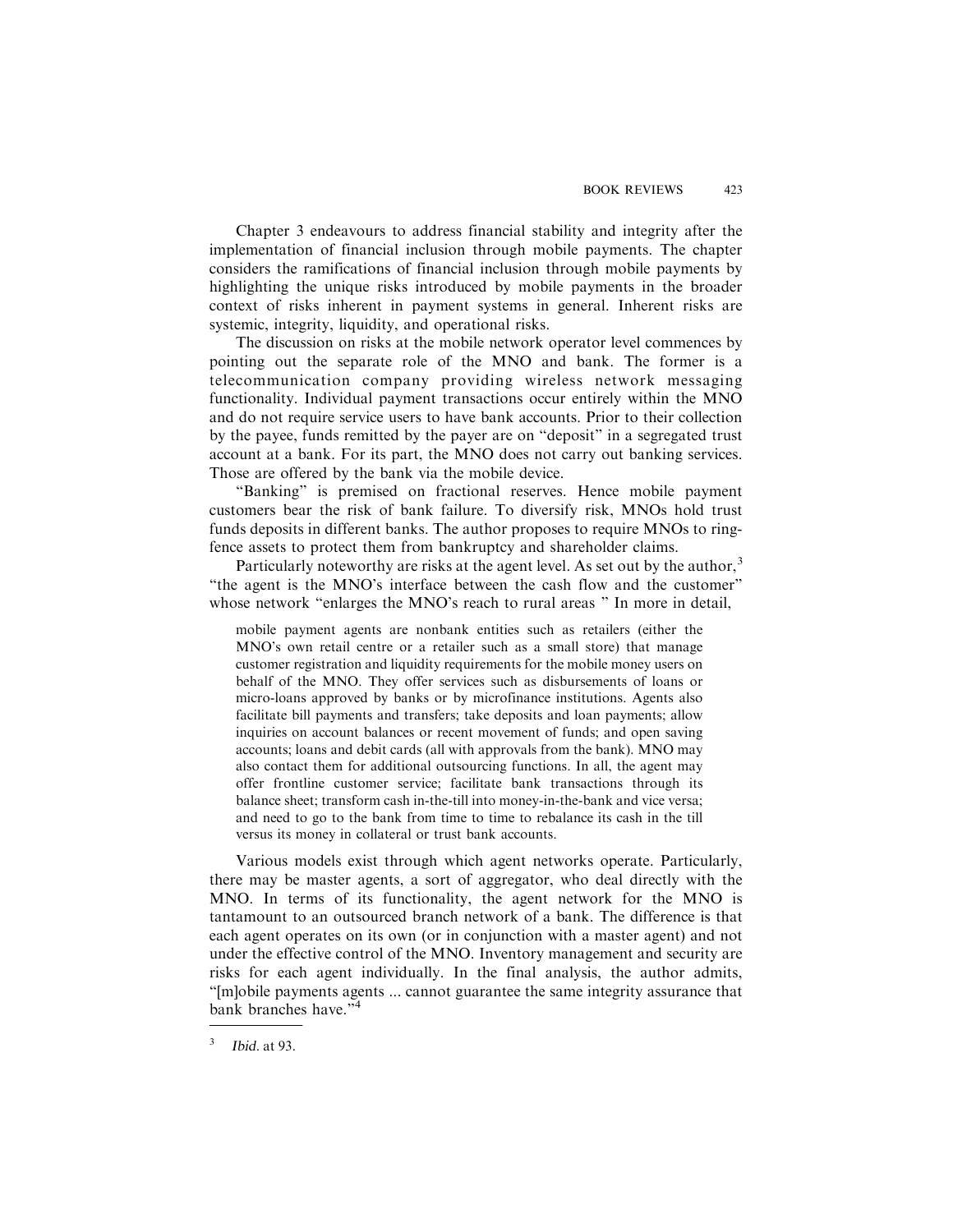#### 424 BANKING & FINANCE LAW REVIEW [35 B.F.L.R.]

Users incur liquidity risk where an agent who owes funds is unable to meet its payment obligation on time. The author concludes by pointing at the existence of gaps in the legal and regulatory frameworks that adversely affect users.

Chapter 4 discusses the legal and regulatory challenges in the current regulatory framework in Kenya. The chapter opens by pointing out that "[f]inancial regulators have the mandate to preserve the stability of the financial system, to ensure financial integrity and resilience, while encouraging innovation and financial inclusion."<sup>5</sup>

Part I of the chapter examines the current regulatory framework for mobile payment systems. The author juxtaposes the mandate of the central bank with that of the communications commission. The former is charged with responsibilities relating to stability and supervision in relation to payment and settlement systems. At the same time the latter classifies mobile payment systems as value added services in the context of telecommunication. Obviously, such a scheme is bound to generate duplications and overlaps as well as gaps.

One key question is whether the MNO activity is tantamount to deposit taking, so as to require a banking licence. The author describes the exchange between the MNO and a user as a transaction in which "the stored value payment, or float, is taken from the public and converted into a stored value account." She poses the question as to "[w]hether value received and exchanged for the 'store of value' could amount to a deposit and therefore trigger a prudential deposit regime" even as funds are not taken by the MNO "for intermediation purposes, but primarily and narrowly for payments ..."<sup>6</sup> While pointing out that customers do not have a banking relationship with the bank where the MNO deposits the funds in trust, she does not discuss this question extensively. Regardless she recommends that the central bank promulgates minimum business practice standards particularly with the view of anticipating entry by new MNOs.

Part II of the chapter explores the overall regulatory challenges for regulatory authorities in regulating mobile payments. In effect it is a high-level overview of such challenges. In the author's view, the main objective in regulating MNOs is achieving consumer protection from operators reducing output and increasing prices on low-quality services. In her view, authorities "should also protect the unbanked and under banked and ensure that the money pooled in the in the mobile money system does not introduce systemic risk."<sup>7</sup> At the same time she argues for the existence of inconsistencies in regulation resulting from multiple regulatory authorities, regulatory overlap, regulatory

 $4$  Ibid. at 95.

 $<sup>5</sup>$  Ibid. at 134.</sup>

 $6$  Ibid. at 151.

Ibid. at 155.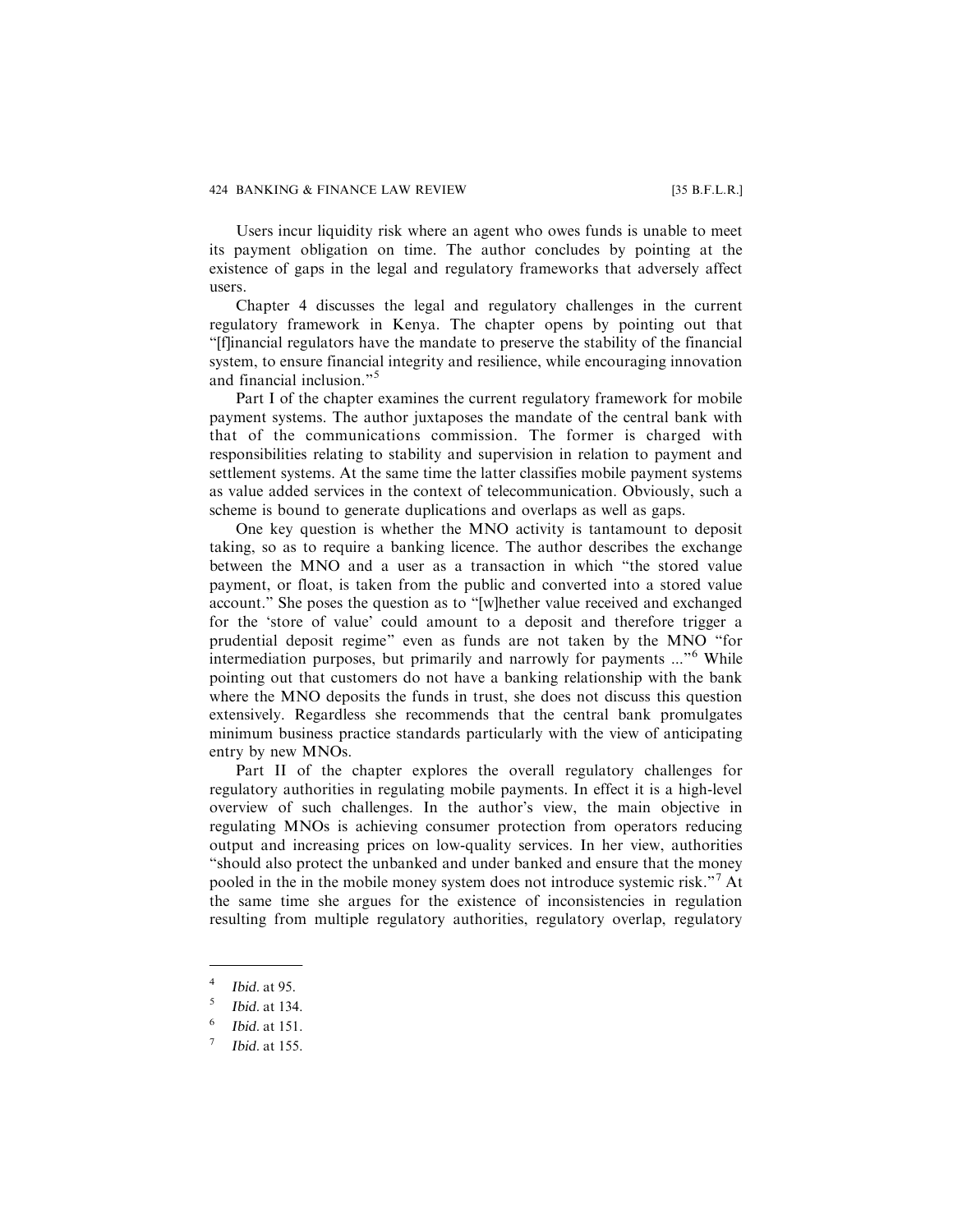arbitrage, regulatory inertia, and political interference with the collective will to regulate.

Part III of the chapter discusses the impact of the regulatory challenges on consumers. The author appears to adopt the economists' rationalization for the need for consumer protection as premised on inadequate knowledge by consumers on products and contracts, compared to that of professionals, "an asymmetry that applies to mobile payments."<sup>8</sup> In her view, while the Central Bank of Kenya "has been watchful it has seemingly offer[ed] a piecemeal approach in its oversight and guidance since the inception of mobile payments."<sup>9</sup> She commends the direct consumer protection provisions in the central bank's Agent's Guidelines but points out that they relate more to formalities in the transaction process than to dispute resolution. In her view, "Kenya's inherent problem is a lack of coherence in consumer protection and market oversight [which] is related to the split in responsibility between the [communications] commission] and the [central bank]. $10^{\circ}$  Unfortunately, she does not come up with a rigorous policy analysis as to whom the principal responsibility should be assigned.

Particularly the author points at the lack of full protections for consumer funds. In the case of an insolvency of a bank holding an MNO's funds in trust for consumers, the consumers, not being the depositors, are not the direct beneficiaries of the insurance. As well, upon the insolvency of the MNO, she argues, there is no clarity as to its effect on consumers. Regrettably she does not elaborate on this point which is in fact quite central to her overall position as to inadequate consumer protections, particularly relating to their funds. In conclusion the author opines that the need for tightening regulatory requirements does not diminish M-Pesa's success in Kenya.

Chapter 5 discusses themes around the appropriate regulatory framework for mobile payment systems. The author rationalizes the need for special regulation on the basis of the specific system design of mobile payment systems and the potential to be systematically important. To the same end she also argues that MNOs may be considered institutions that are too big to fail.

From the perspective of the developed world, claims that mobile payment systems are systematically important seem to be exaggerated. Using Canadian terminology, the risk posed by a mobile payment system would be classified as the lower "payment system risk", rather than the higher "systemic risk."<sup>11</sup> This however does not undermine the author's call for regulation covering both prudential and consumer protection perspectives.

Relevant regulatory principles to guide reform are stated to be proportionality, accountability, transparency, and consistency. The author

<sup>8</sup> Ibid. at 159.

 $9$  Ibid. at 160.

 $10$  Ibid. at 163.

<sup>&</sup>lt;sup>11</sup> See definitions in s. 2 of the Payment Clearing and Settlement Act, SC 1996, c. 6, Sch.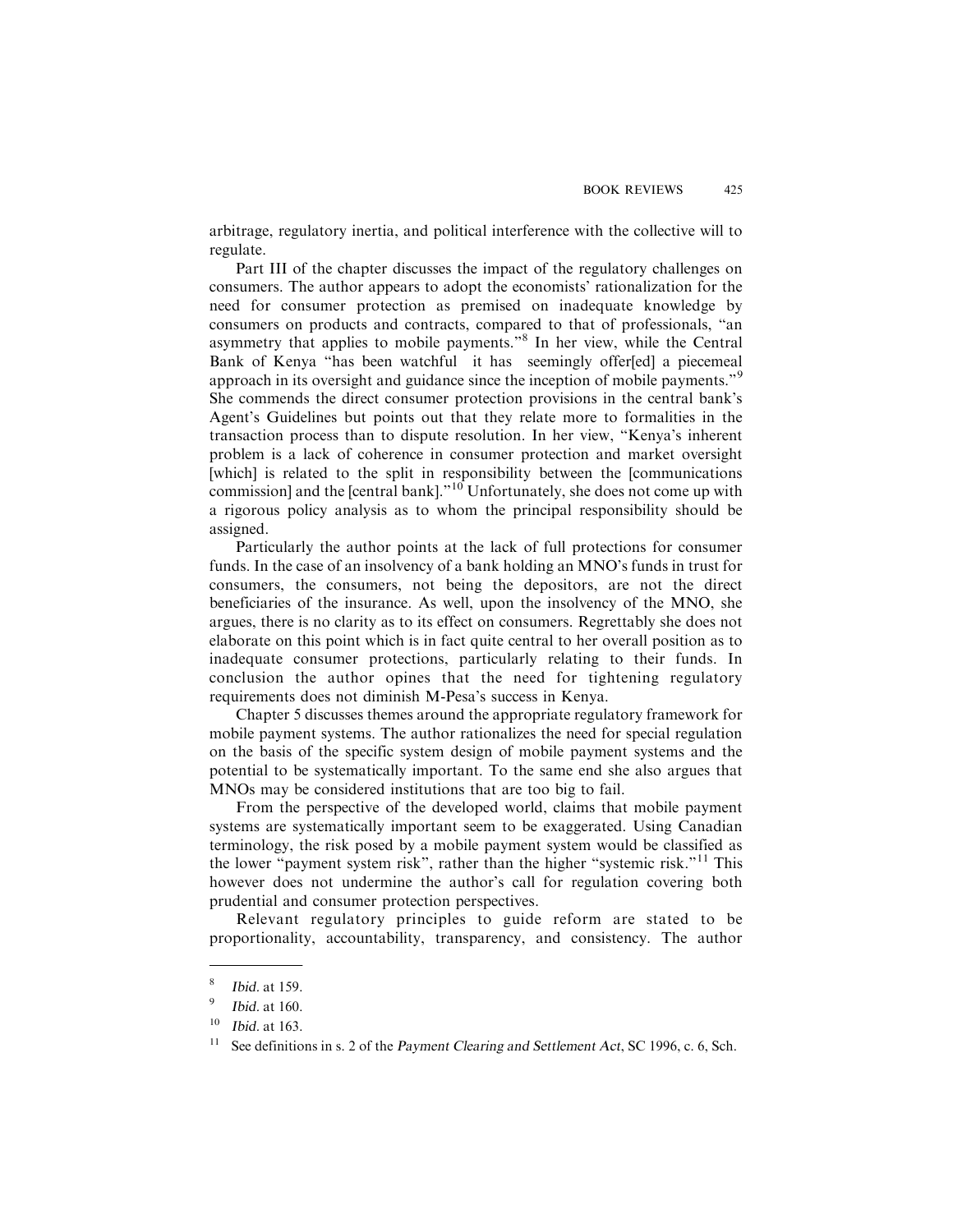goes on to argue that appropriate regulation should be able to balance the objectives of the state and the need for regulation "where the objectives include protecting consumers and safeguarding payments systems."<sup>12</sup> It is however not all that clear to this reviewer what additional state objectives are. Other regulation themes addressed by the author are a risk-based approach; selfregulation vs. enforced regulation; command and control; incentive-based regimes; market discipline and direct action; rights and liabilities to encourage socially desirable behaviour; procedural dimension, and competition laws. The reader may find the discussion of these themes to be too general.

The author goes on to propose a Memorandum of Understanding (MoU) to be established between the central bank and the telecommunication commission to delineate their responsibilities with the view of ensuring a harmonized regulation of mobile payments. On this point this reviewer takes issue. It is not that harmonization and a MoU is not welcome. What is overlooked is that the regulation of payment systems is a matter that should fall under the exclusive jurisdiction of the central bank and a financial regulator even where the system is operated by a communication carrier. By definition, every electronic funds transfer consists of a series of messages and movement of funds. A mobile payment system differs only in the fact that the mover of funds is the communication carrier, not carrying out a function outsourced by a bank, but rather acting in its own name. Nevertheless, in the view of this reviewer, once it moves funds, the communication carrier becomes a payment institution or transmitter; as such it ought to fall under regulation that governs other payment institutions or transmitters.

Chapter 6 is the conclusion of the book. It first narrates the motivation for the study. It then proceeds to the summation of each chapter, something this reviewer would have preferred to see at the opening of the book and not at its conclusion. The chapter goes on to identify two topics for future research: interoperability and the implementation of the *National Payment Systems Act*.

According to the author, "interconnection" merely "allows users of one MNO to communicate with users of another MNO to allow access to services provide[d] by either MNO." She goes on to contrast it with "interoperability" by quoting Jeremy Okonjo<sup>13</sup> to say that interoperability allows "the ability of communication systems, units or elements, to provide services and to accept services from other systems, units or forces, and to use the services exchanged to enable them operate effectively together." She argues that interoperability is not only a technological issue but also a regulatory one. Particularly, "[t]his is because interoperability provides a consumer benefit by offering a better competitive network."<sup>14</sup>

Law and Regulation of Mobile Payment Systems at 215.

<sup>&</sup>lt;sup>13</sup> Jeremy Okonjo, "Convergence of Mobile and Financial Services Implications for Regulation of Mobile Telecoms in Kenya" (2014) at slide 13, online:  $\lt$ https:// www.slideshare.net/JeremmyOkonjo/convergence-of-mobile-and-financial-servicesimplications-for-regulation-of-mobile-telecoms> accessed 10 July 2019.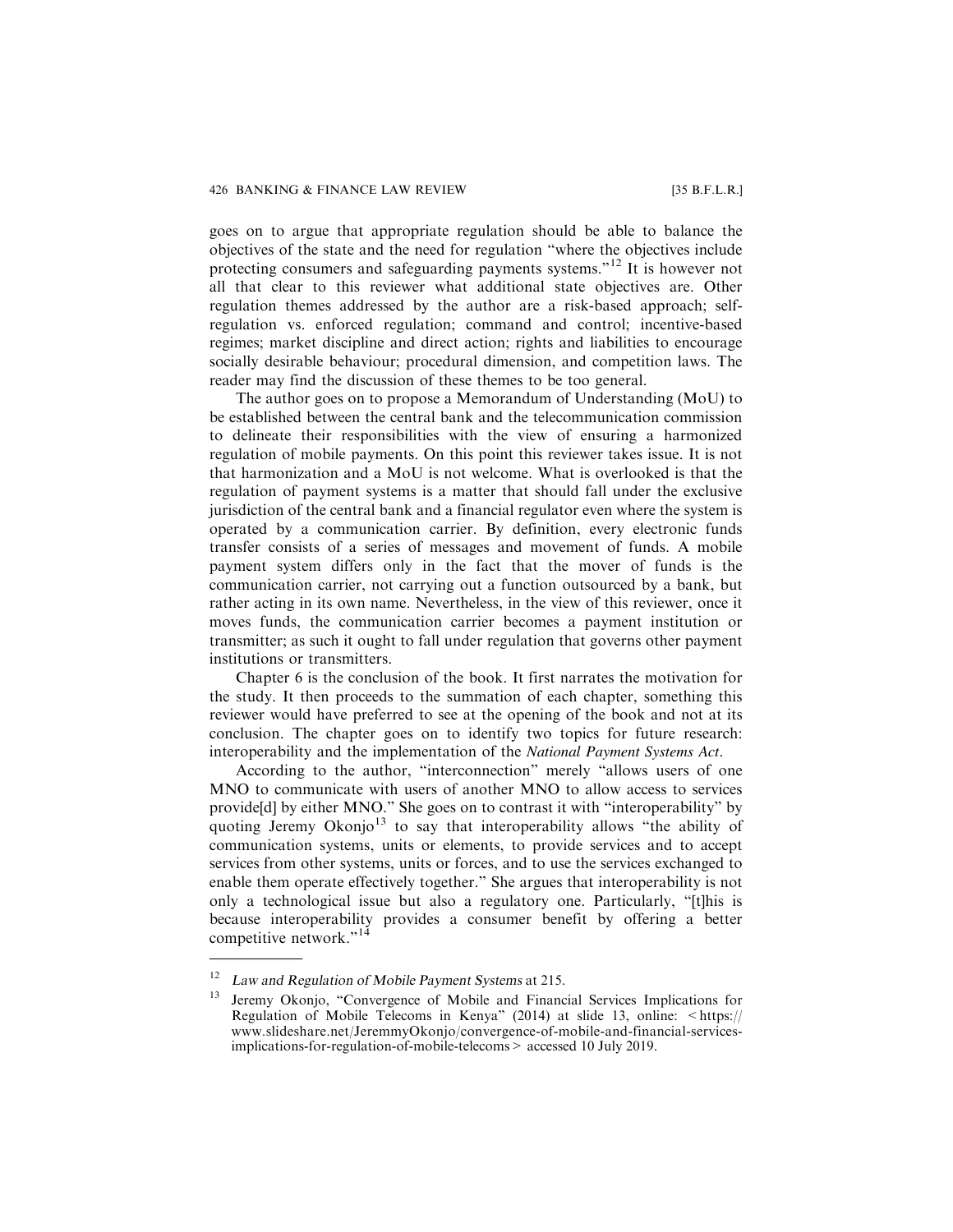In the final analysis, the author concludes, having been limited to "the regulatory challenges arising [from] post-financial inclusion," this study created "a baseline framework for future explorations of the multidimensional nature of mobile payments" She predicts that "a series of law and policy implications" addressing "issues surrounding inclusive financial services" will follow.<sup>15</sup>

To conclude this review, a few observations will be made. The book is well written and thoroughly researched. Each chapter concludes with an extensive bibliographic list. The use of endnotes for each chapter rather than footnotes is however quite awkward and stands in the way of a smooth reading.

Two factors led to the spread of mobile payments operated by a telecommunication system. The first is the network advantage of a telecommunication carrier. The second is the outsourcing of banking functions to a cheaper agent operating a predominantly retail network. The benefits realized from taking advantage of these factors are not cost-free to the public. The former has to do with competition law. The latter undermines public protection. While the author is cognizant to all this, she avoids the following fundamental question: will the cost of remedying these drawbacks eliminate the savings and advantages achieved by this form of payment system. If not, will mobile payments remain the best way to achieve financial inclusion?

In expanding a thesis to a textbook, additional work could have benefited the study. Thus, in this reviewer's opinion, the addition of a discussion on the mechanics of the mobile funds transfer and the rules that govern it would have been useful. Questions that come to mind include the irrevocability of the instructions, mistaken and fraudulent payments, and finality of payments. The book could have also benefited from some comparative discussion on the treatment of mobile payments in developed nations such as the EU and the US.

In developed countries, mobile devices are mostly used to securely store card information and not as an initiation device for electronic money payments as is the case in Kenya. At the same time, the model emerging from Kenya, that of P2P payments through the use of mobile devices, has spread to other developing countries and may come to be present in developed nations. Hence, the work is a significant contribution to the regulation of payment law beyond the borders of Kenya. It is informative, analytical and highly recommended as a basis for ongoing policy discussion and legal research on new technologies and new entrants in the payment space throughout the world.

#### **3. PHOEBUS L. ATHANASSIOU,** *Digital Innovation in Financial Services*

This is a short monograph packed with information and dense analysis aiming to expolore "the contours of the key legal and regulatory issues that policy makers may wish to take into account in assessing the merits and risks at

All cites from Law and Regulation of Mobile Payment Systems at in this paragraph are from page 260.

<sup>15</sup> Ibid. at 261.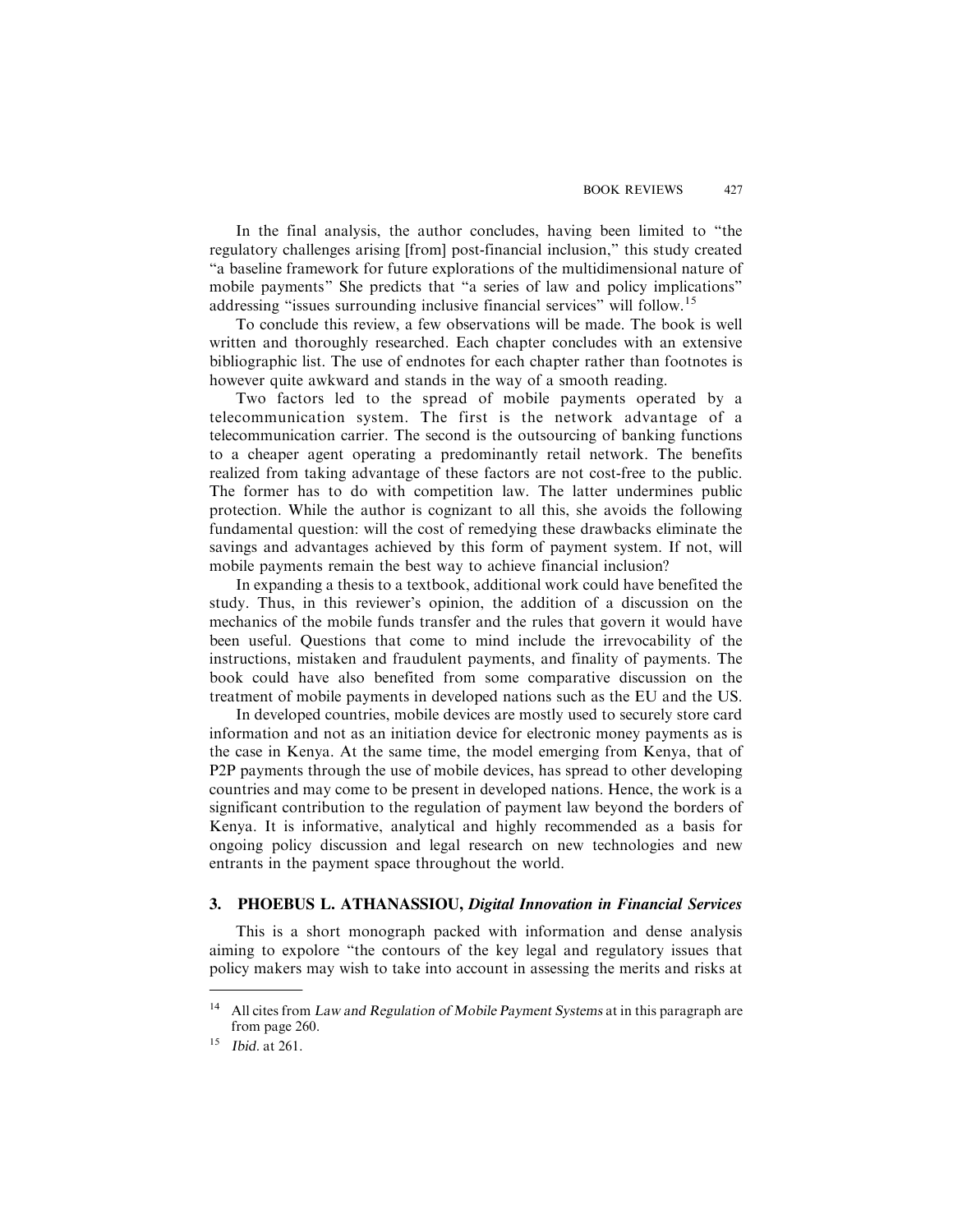digital innovation" in financial services.<sup>16</sup> It is written from a primarily European perspective albeit accompanied by a substantial comparative American point of view. For that reason, the overall analysis should be of great interest in Canada and elsewhere.

An introductory Chapter 1 provides an overview of risks, benefits and use cases of digital innovation in financial services. It addresses FinTech and its promises, as well as the perspectives of consumers, financial institutions, service providers, regulators and supervising government agencies. The author observes that there is "something of a paradox in financial intermediaries seeking to harvest the benefit of technologies, which have the potential to profoundly affect their business model or render those very intermediaries obsolete".<sup>17</sup> This reviewer does not share this perspective. Rather, this reviewer finds the adaptation as predictable and constructive. Use cases of FinTech are payments, clearing and settlements for payments; securities issuance, trading and post trading; and information sharing. At the conclusion of the chapter, the author stresses that while the book focuses on "core legal issues associated with the application of decentralised transactions to the fields of payments, securities trading and post trading" a complementary discussion on the "core features of those technologies" is an inherent part of the work.<sup>18</sup>

Arguing that the blockchain "is the most prominent example of the use of DLT in a purely financial context,"<sup>19</sup> Chapter 2 discusses the scope, definitions and principal regulatory issues concerning DLTs, blockchain and distributed ledgers. Arguing<sup>20</sup> "that future regulation in this area cannot be 'technology agnostic'", the author nevertheless points at "neutral" legal and regulatory issues. These include optimal regulation, the impact on legal aspects of payment and securities transactions, protection against confidentiality breaches and external attacks, and the legal limits of the benefits distributed ledger and DLTs' decentralisation<sup>21</sup> provide. Subsequently,<sup>22</sup> the author addresses the probabilistic nature of processed transactions' finality in distributed ledger environments. The author revisits this topic elsewhere<sup>23</sup> but unfortunately nowhere gives it the thorough attention it deserves.

Chapter 3 provides an overview of established payment media for retail transactions. It further discusses their principal advantages and disadvantages

<sup>&</sup>lt;sup>16</sup> Digital Innovation, Preface at xvii.

<sup>&</sup>lt;sup>17</sup> Digital Innovation at 5.

<sup>18</sup> Ibid. at 16.

<sup>19</sup> Ibid. at 21.

 $20$  Ibid. at 33.

<sup>&</sup>lt;sup>21</sup> This reviewer thinks that in *ibid.* at 34, fourth word in the second line from the bottom of the carryover top paragraph, should be "decentralisation" (used in this context at 51) and not "intermediation".

<sup>22</sup> Digital Innovation at 45.

<sup>23</sup> See e.g. ibid. at 106, 170, 206-07, as well as 82-84.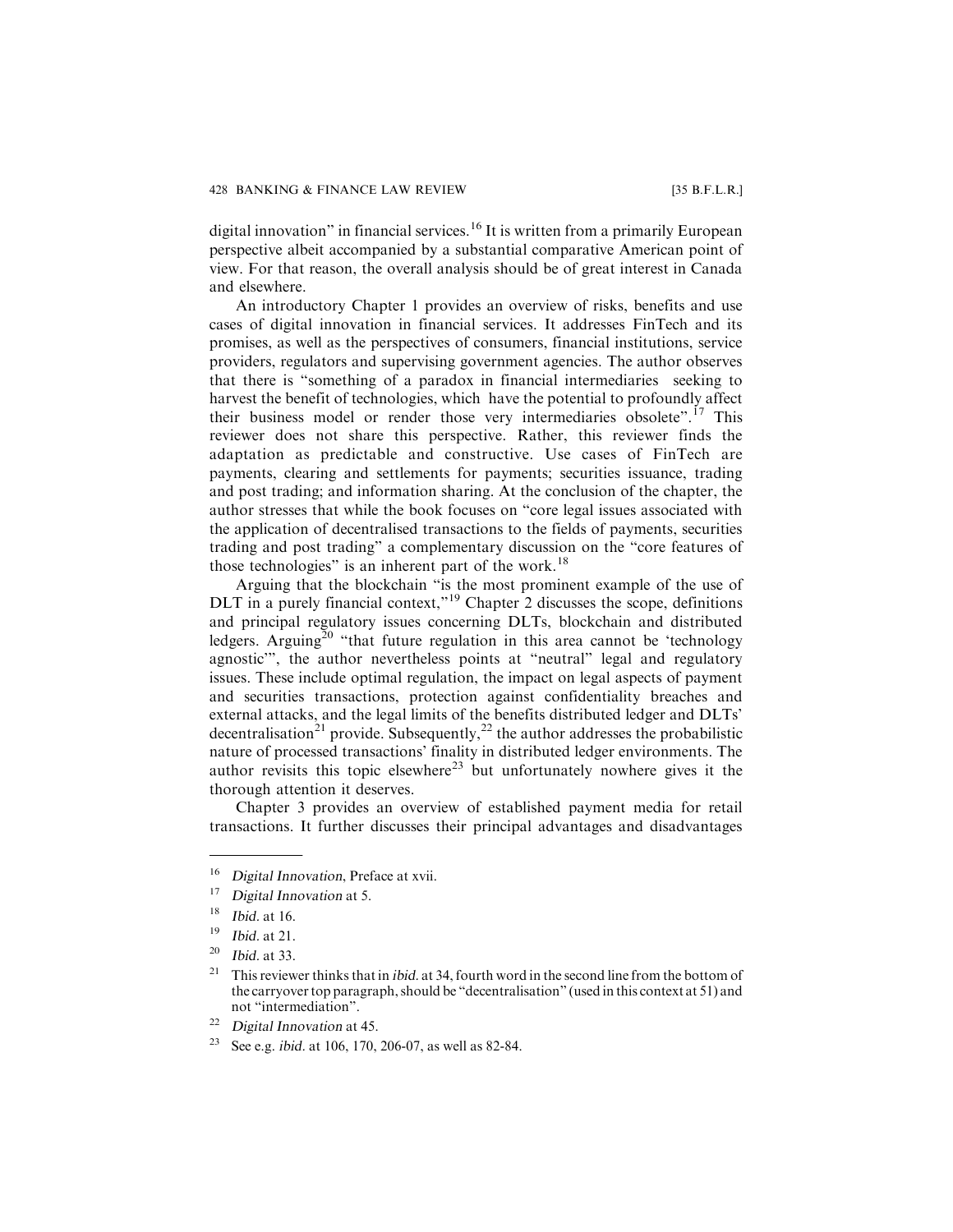with the view of identifying their continuing appeal to consumers. The chapter covers cash, account-linked credit and debit cards, electronic fund transfers (credit transfers and direct debits), E-money, and online payment platforms. Coverage is thorough and meticulous and yet this reviewer has a couple of critical comments on his treatment of E-money. First, the author does not distinguish between E-money and "digital cash". Second, he does not distinguish between devices on which the value is loaded electronically and those that access an external bank account, albeit not of the cardholder but rather of the scheme operator. The chapter goes on to discuss alternative payment services such as Apple Pay, Google Wallet and Venmo. Unfortunately, the author does not adequately highlight the fact that these are more transmission vehicles for making payments of the legacy systems discussed earlier in the chapter. Legal issues addressed are deposits, discharge, and data confidentiality & consumer protection. The chapter concludes that "[t]he shortcomings of cash, established alternative thereto and of [Alternative Payment Providers] currently in use in the context of retail and other commercial transactions create scope for innovation . . ."<sup>24</sup>

Chapter 4 explores the main features of virtual currencies together with core legal and regulatory issues arising in the course of their use as settlement media for retail payments. It also examines the impact of the use of virtual currencies on the relationship between debtors and creditors and the legal as well as regulatory adaptations necessary to address resulting challenges. At the beginning of the chapter the author points out that virtual currencies are not currencies. Rather, they may be used not only in payment but also as objects of trading and investment. He then goes on<sup>25</sup> to define "virtual currencies" as

digital representations of value, which despite not being issued by a central bank or another public authority, nor 'attached' to a fiat currency (subject to notable exceptions) are voluntarily accepted by natural or legal persons, as means of exchange, and which are stored, transferred and traded electronically, without a tangible, real-world representation.

While this is a fair description of the predominant features, this falls short as an effective definition. It would have been more effective to start from "digital currencies" and then carve out "cryptocurrencies" and "virtual currencies".

The chapter goes on to discuss Bitcoin and its network, virtual currency networks and validation/consensus protocol, as well as user benefits and risks of virtual currencies and the underlying technologies. It then moves on to provide an overview addressing virtual currency regulation in the EU and the US, following which the author discusses miscellaneous core legal and regulatory issues regarding virtual currencies such as their fundamental legal nature, compliance with accepted definitions of "money" or "currency," property rights, and characterization as mere contractual rights or securities. Finally, the chapter

<sup>24</sup> Ibid. at 74.

 $25$  Ibid. at 77.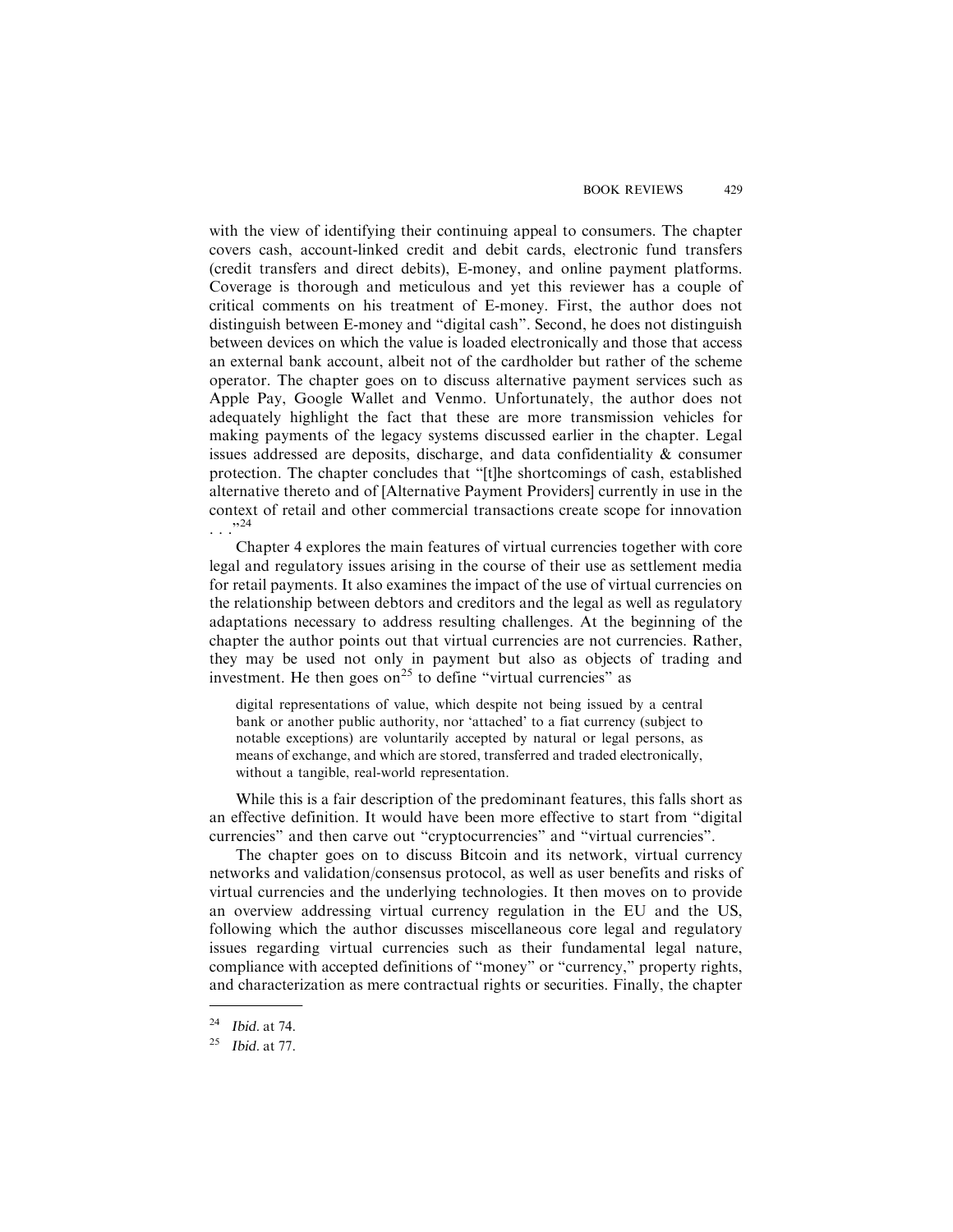addresses questions such as whether virtual currency networks and exchanges qualify as Financial Market Infrastructures (FMIs), and issues relating to identifying a competent regulator and other areas of substantive law. The author points out five of the latter: authenticity of payment messages; allocating risk for fraudulent payments; protecting stakeholders in insolvency; finality of payment and discharge; and, effective remedies.

Chapter 5 examines core legal issues relating to "smart contracts" and "instant (faster) payments." The author defines the former as "computer codes that allow agreements to execute themselves once certain real-life conditions have been met."<sup>26</sup> Among the concerns that the former raise, the author enumerates loss of control over contractual outcomes, stability and operational risks. Regarding instant payments, he submits "that there are at least two principal paths to be taken towards instant payments: one that embraces FinTech ... and another one that relies, by and large, on existing infrastructures ... and existing market intermediaries..."<sup>27</sup> The overall thorough discussion nevertheless does not adequately distinguish between the two paths. As well the author concludes<sup>28</sup> that instant payments can aspire to "better synchronise the delivery of funds with the delivery of goods" but does not explain well how this can be achieved both legally and operationally.

Chapter 6 addresses DLTs' application in securities issuance, as well as in clearing and settlement. In fact, as the author clarifies,  $^{29}$  his "main emphasis ... is on the use of DLTs for the trading and post-trading of book entry, registered, publicly listed, intermediated transferable securities credited to a securities account maintained with an intermediary." He nevertheless goes on to address DLT use in the initial issuance of public securities, an aspect where he identifies legal issues relating to the replication by distributed ledgers of the core features of securities accounts. Having thus identified as such governing law, the legal effect of entries, the legal characterization (status) of assets recorded in them, and the *locus* of performance of notary functions, the author concludes that "it is difficult to see how a distributed ledger operating independently of the control of either the securities issuer or a trusted intermediary and which is serviced and governed by anonymous nodes, could substitute centralized ledgers in the performance of the notary function."

In addressing DLT potential to simplify and accelerate post-trading stage, the author points at several aspects:

- (a) The automation of clearing processes upon trade completion;
- (b) The elimination of the need for data reconciliations,

<sup>26</sup> Ibid. at 122.

 $27$  Ibid. at 141.

<sup>&</sup>lt;sup>28</sup> CPMI, Fast Payments - Enhancing the speed and reliability of retail payments (Basle: BIS, November 2016).

<sup>&</sup>lt;sup>29</sup> Digital Innovation at 147.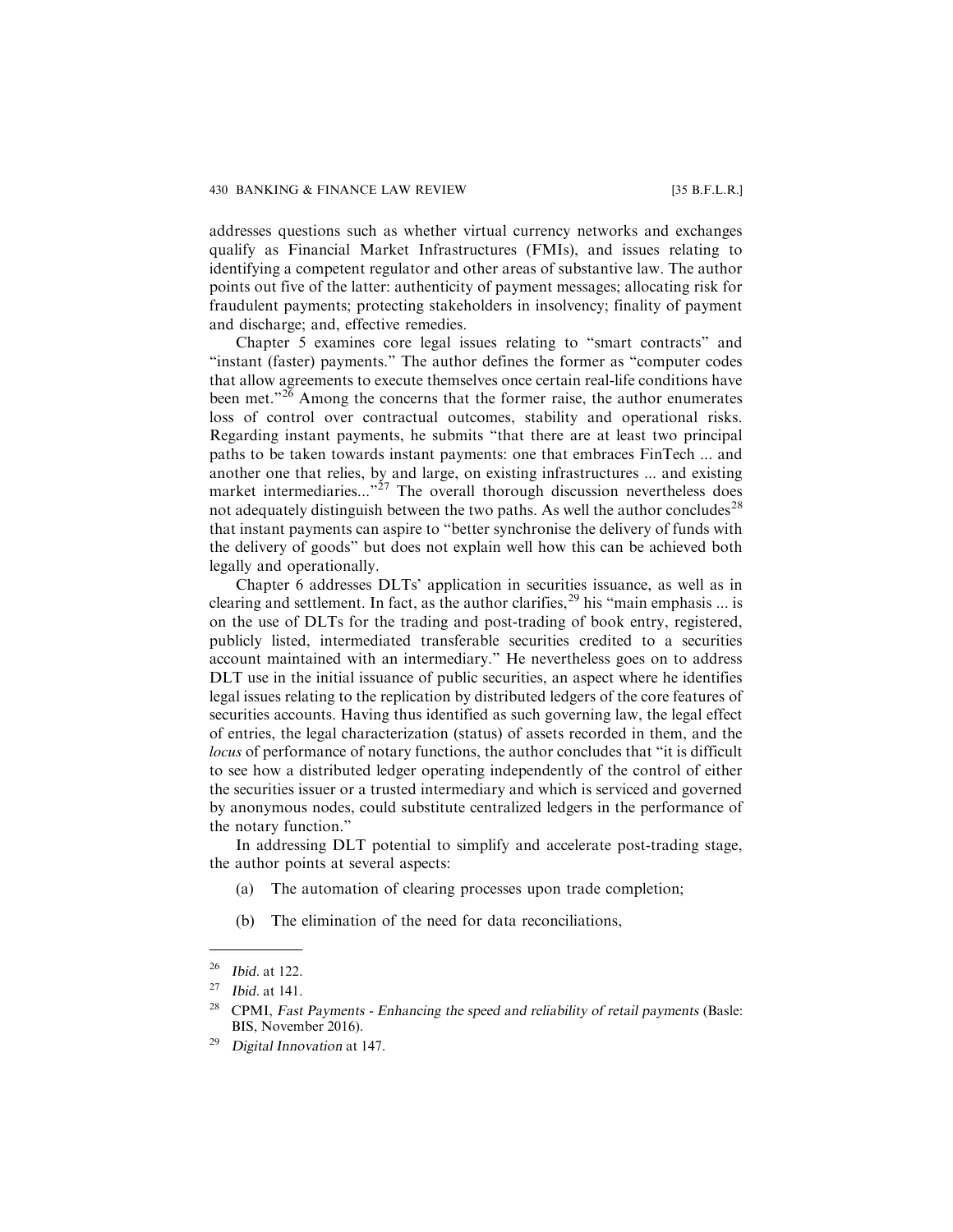- (c) The significant reduction in the settlement cycle of securities transactions (and with it, settlement and counterparty risks), and
- (d) The merger of clearing and settlement into a single step upon the completion of trading.

On several occasions<sup>30</sup> the author raises the question as to whether DLTs are "systems" to which settlement finality safeguards are to be applied. His concluding remarks are  $31$  that:

- 1. Un-permissioned distributed ledgers cannot meaningfully be used for the initial issuance of securities, unless there is clarity on their governing law, on the legal effect of entries in them, on legal characterization (or status) of the assets recorded in them and the *locus* of the performance of the notary function;
- 2. There are considerable, mostly *technological* but also *functional* obstacles to be negotiated before DLTs can be used for the processing of multilateral public securities trading activities;
- 3. CCP clearing is unlikely to lose much of its relevance even in case of large-scale adoption of DLT in the securities space;
- 4. DLTs could at best be deployed to achieve flexible settlement cycles rather than as a means through which to introduce instant settlement in the securities space.
- 5. The ability of DLT platforms to achieve real-time DvP securities settlement will largely depend on whether they can synchronize the securities and the cash leg of the ledger, without which counterparty risk will remain, even in a DLT environment;
- 6. Subject to regulatory guidance, regarding finality, DLTs may qualify as "systems", so that their rules could deliver deterministic finality; and
- 7. DLTs will need to interoperate with existing FMIs.

Chapter 7 addresses central bank digital currencies (CBDC) as a forthcoming digital innovation. It purports to cover the motivation for central banks to engage with CBDC, concrete features, and the identification of principal legal issues. The author distinguishes between CBDCs and virtual currencies in terms of the identity of the issuer as well as being centrally vs. de-centrally issued. He goes on to observe<sup>32</sup> that "in contrast to banknotes, but in common with virtual currencies (and bank deposits), CBDC would be *intangible*" so that altogether

 $30$  Ibid. at 150.

<sup>&</sup>lt;sup>31</sup> See *ibid.* at 163-64, 166, 172.

<sup>32</sup> Ibid. at 177.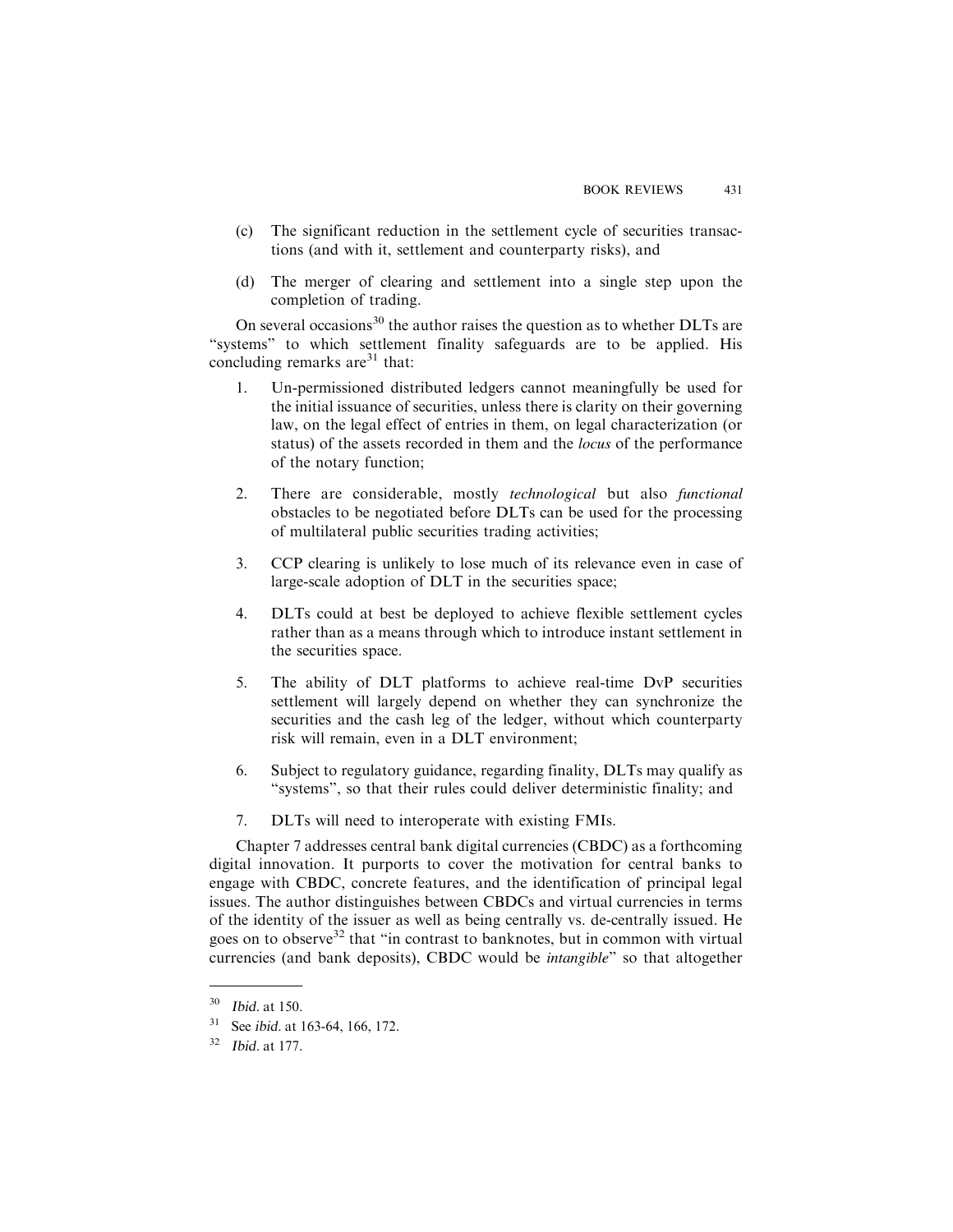they would "combine the two main features of banknotes and virtual currencies (and bank deposits) as they would be central bank liabilities but in electronic form." However, "unlike banknotes but in common with virtual currencies, CBDCs would presumably serve *some* but not all the functions of money as they would normally not be denominated in a new unit of account." Finally, the author points out, "CBDCs could facilitate the settlement of digital (longdistance) payments." He thus generically defines CBDCs as "centrally issued digital equivalents of *fiat* money that are not intended as parallel units of account, which fulfill some of the functions of money (namely as means of payment and stores of value), and which can facilitate proximity and long-distant payments alike."

Most of these observations are valid and thoughtful. However:

- 1. As mentioned in connection with Chapter 4, virtual currencies need not be decentralized;
- 2. It is not clear to this reviewer why CBDC "would presumably serve *some* but not all the functions of money." Certainly, adherence to the official unit of account cannot be the reason and quite frankly, this reviewer cannot think of any reason for this qualification.
- 3. There are examples for proposed de-centrally issued CBDCs.<sup>33, 34</sup>
- 4. Conceptually, albeit impractically in normal conditions, there is no inherent obstacle in using banknotes for long distant payments e.g. when envelopes stuffed with cash are sent through reliable messengers.<sup>35</sup>

Three more comments are in place. First, the author distinguishes between wholesale (interbank) and retail CBDCs only in passing. Second, albeit on this one he follows the (unfortunately) prevailing thinking,  $36$  he does not distinguish between digital coins and value expressed digitally, in either a bank account or of e-money formats.<sup>37</sup> It is only where money is digitally expressed not only in the "generic value", namely, in a sum or account balance, but also where "both the face value and the identity of the money are carried digitally," that we have digital currency.<sup>38</sup> Access to the public to money either deposited at the central

 $33$  Ibid. at 185.

See e.g. Wendy McElroy, "Fedcoin: The U.S. Will Issue E-Currency That You Will Use" (12 January 2017), online: <https://news.bitcoin.com/fedcoin-u-s-issue-e-currency/>.

<sup>&</sup>lt;sup>35</sup> For the prevalence of physically transporting cash in Kenya prior to the introduction of mobile payments see Law and Regulation of Mobile Payment Systems at 30.

<sup>36</sup> Most recently confirmed by Christian Barontini and Henry Holden, Proceeding with caution - <sup>a</sup> survey on central bank digital currency (BIS Papers No 101, January 2019).

<sup>&</sup>lt;sup>37</sup> For e-money in the form of monetary balance or value recorded electronically on and available from a stored-value product (SVP), as a decentralized bank account see e.g. Alan L. Tyree, "The Legal Nature of Electronic Money" 10 JBFLP 273 at 276 (1999).